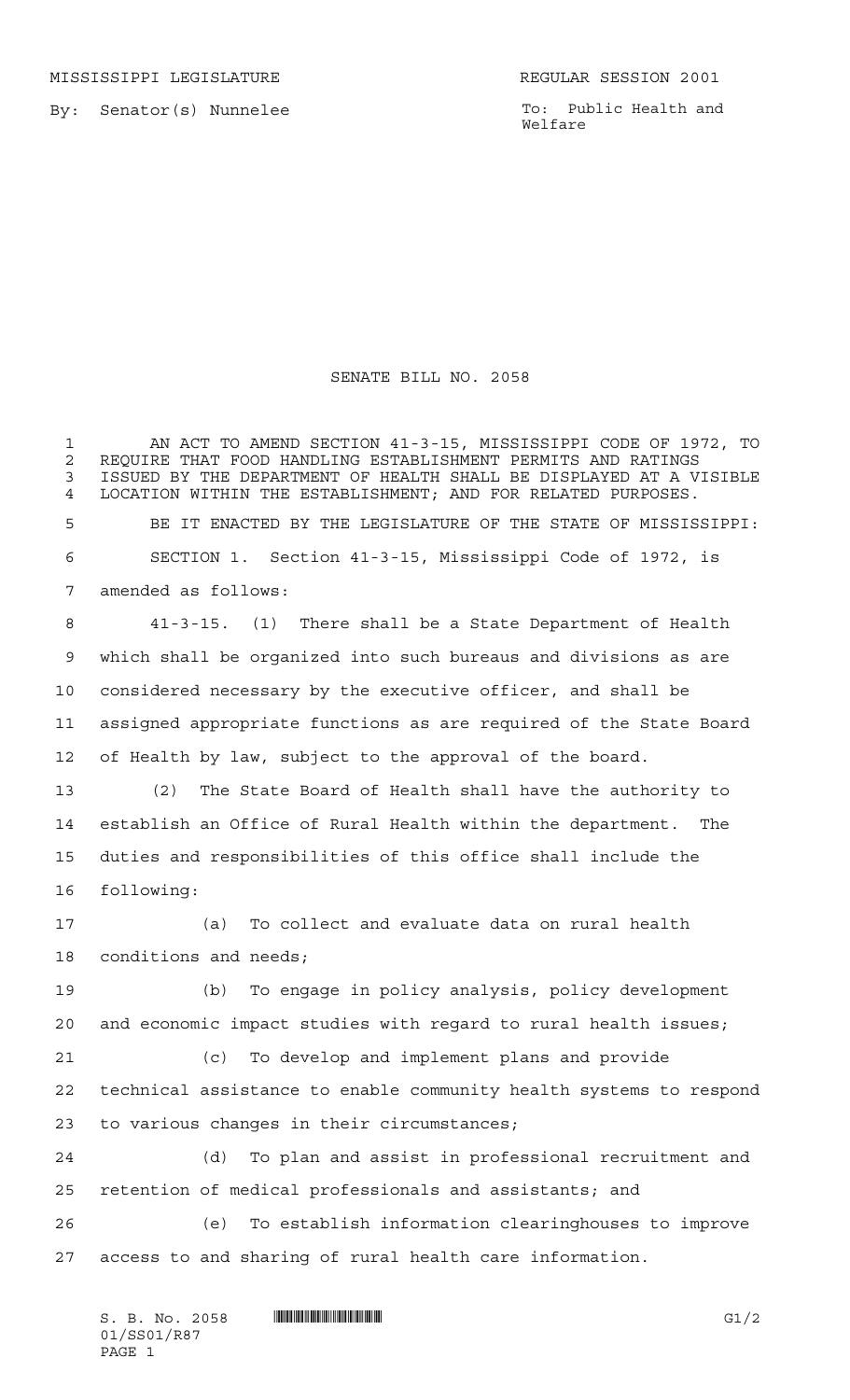(3) The State Board of Health shall have general supervision of the health interests of the people of the state and to exercise the rights, powers and duties of those acts which it is authorized by law to enforce.

(4) The State Board of Health shall have authority:

 (a) To make investigations and inquiries with respect to the causes of disease and death, and to investigate the effect of environment, including conditions of employment and other conditions which may affect health, and to make such other investigations as it may deem necessary for the preservation and improvement of health.

 (b) To make such sanitary investigations as it may, from time to time, deem necessary for the protection and improvement of health and to investigate nuisance questions which affect the security of life and health within the state.

 (c) To direct and control sanitary and quarantine measures for dealing with all diseases within the state possible to suppress same and prevent their spread.

 (d) To obtain, collect and preserve such information relative to mortality, morbidity, disease and health as may be useful in the discharge of its duties or may contribute to the prevention of disease or the promotion of health in this state.

 (e) To enter into contracts or agreements with any other state or federal agency, or with any private person, organization or group capable of contracting, if it finds such action to be in the public interest.

 (f) To charge and collect reasonable fees for health services, including immunizations, inspections and related activities, and the board shall charge fees for such services; provided, however, if it is determined that a person receiving services is unable to pay the total fee, the board shall collect any amount such person is able to pay.

 $S. B. No. 2058$  . And the set of the set of  $S. B. N_{\odot}$  ,  $2058$ 01/SS01/R87 PAGE 2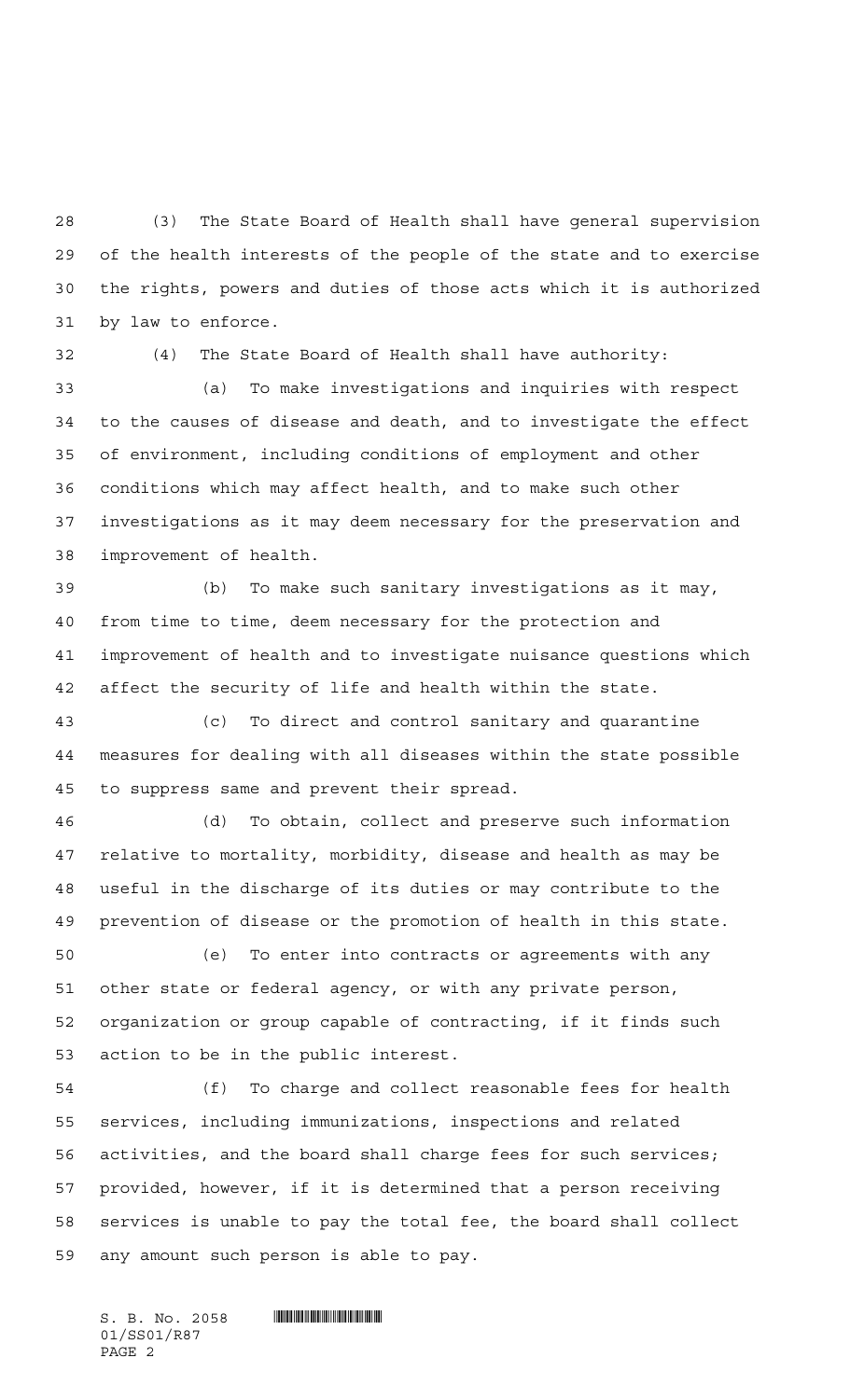(g) To accept gifts, trusts, bequests, grants,

endowments or transfers of property of any kind.

 (h) To receive monies coming to it by way of fees for services or by appropriations.

 (i) (i) To establish standards for, issue permits and exercise control over, any cafes, restaurants, food or drink stands, sandwich manufacturing establishments, and all other establishments, other than churches, church-related and private schools, and other nonprofit or charitable organizations, where food or drink is regularly prepared, handled and served for pay; **\*\*\***

 (ii) To require that a permit be obtained from the Department of Health before such persons begin operation;

 (iii) To require that the permit and rating obtained from the Department of Health be displayed at a visible place located near the main entrance or place of service within such food handling establishment.

 (j) To promulgate rules and regulations and exercise control over the production and sale of milk pursuant to the provisions of Sections 75-31-41 through 75-31-49.

 (k) On presentation of proper authority, to enter into and inspect any public place or building where the State Health Officer or his representative deems it necessary and proper to enter for the discovery and suppression of disease and for the enforcement of any health or sanitary laws and regulations in the state.

 (l) To conduct investigations, inquiries and hearings, and to issue subpoenas for the attendance of witnesses and the production of books and records at any hearing when authorized and required by statute to be conducted by the State Health Officer or the State Board of Health.

 (m) To employ, subject to the regulations of the State Personnel Board, qualified professional personnel in the subject

 $S. B. No. 2058$  . And the set of the set of  $S. B. N_{\odot}$  ,  $2058$ 01/SS01/R87 PAGE 3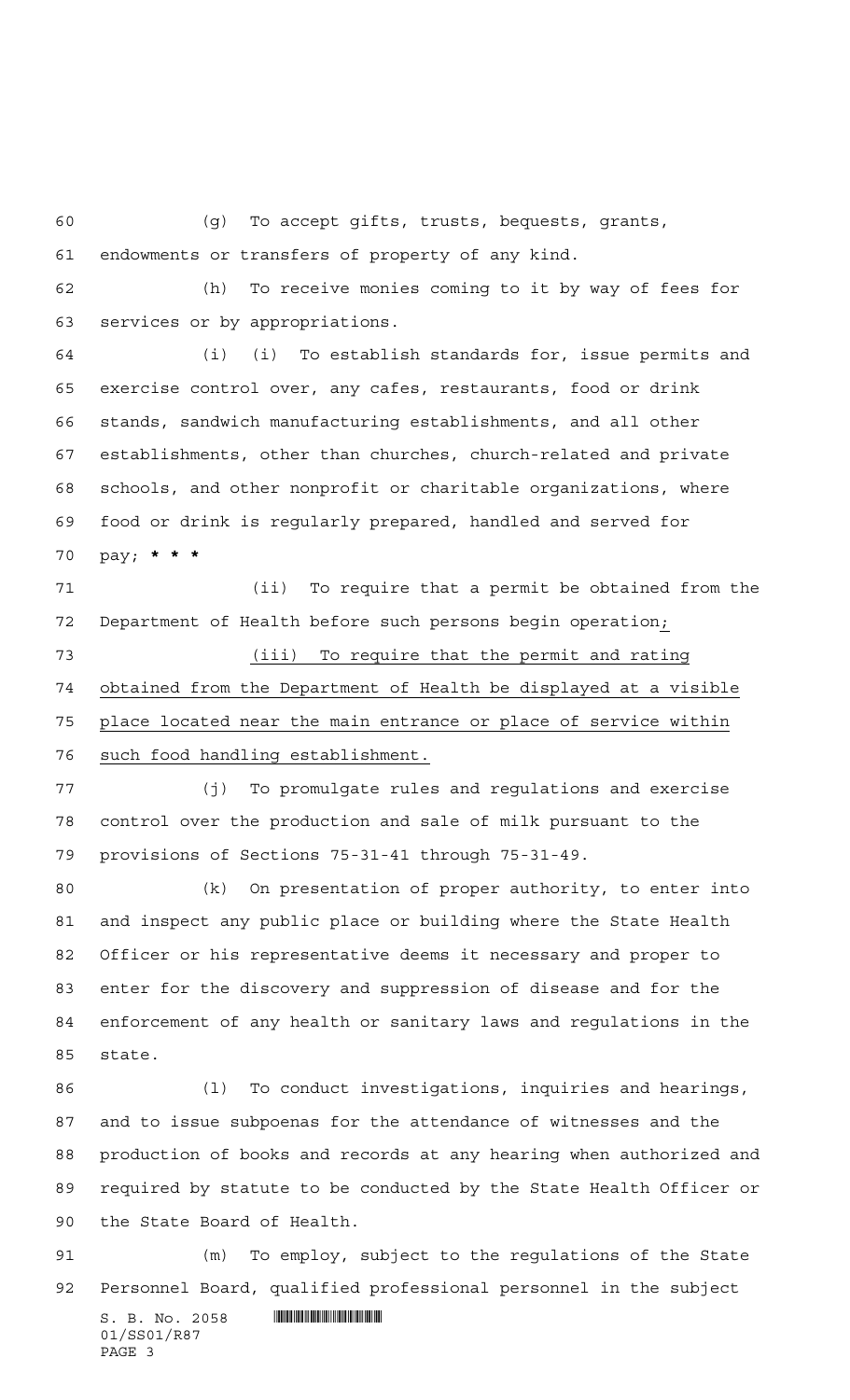matter or fields of each bureau, and such other technical and clerical staff as may be required for the operation of the department. The executive officer shall be the appointing authority for the department, and shall have the power to delegate the authority to appoint or dismiss employees to appropriate subordinates, subject to the rules and regulations of the State Personnel Board.

 (n) To promulgate rules and regulations, and to collect data and information, on (i) the delivery of services through the practice of telemedicine; and (ii) the use of electronic records for the delivery of telemedicine services.

 (5) (a) The State Board of Health shall have the authority, in its discretion, to establish programs to promote the public health, to be administered by the State Department of Health. Specifically, such programs may include, but shall not be limited to, programs in the following areas:

 $S. B. No. 2058$  . The set of the set of  $S. B. N_{\odot}$  ,  $2058$ 01/SS01/R87 (i) Maternal and child health; 110 (ii) Family planning; 111 (iii) Pediatric services; (iv) Services to crippled and disabled children; (v) Control of communicable and noncommunicable disease; 115 (vi) Child care licensure; (vii) Radiological health; (viii) Dental health; 118 (ix) Milk sanitation; (x) Occupational safety and health; (xi) Food, vector control and general sanitation; 121 (xii) Protection of drinking water; (xiii) Sanitation in food handling establishments open to the public; (xiv) Registration of births and deaths and other vital events;

PAGE 4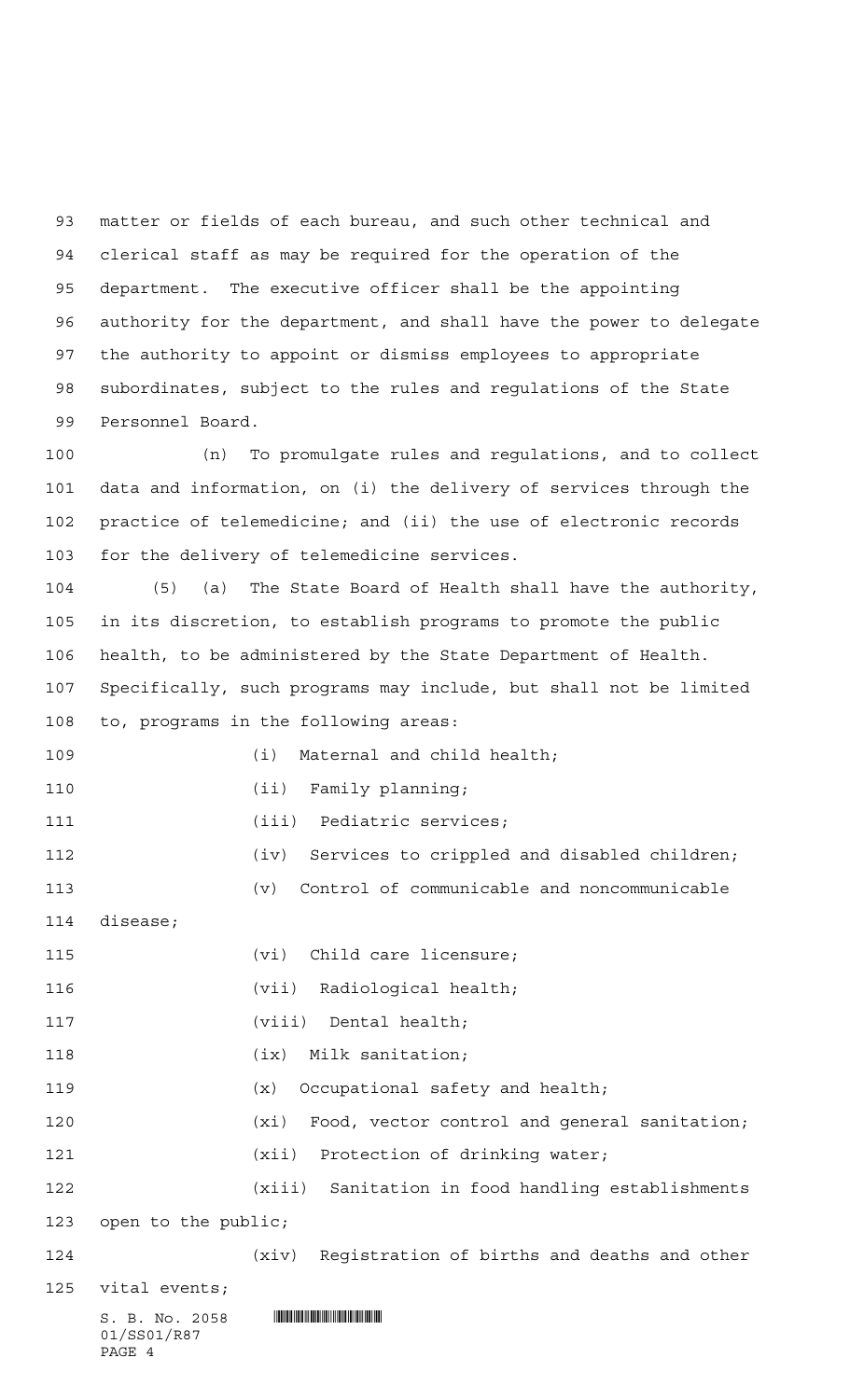(xv) Such public health programs and services as may be assigned to the State Board of Health by the Legislature or by executive order.

 (b) The State Board of Health and State Department of Health shall not be authorized to sell, transfer, alienate or otherwise dispose of any of the home health agencies owned and operated by the department on January 1, 1995, and shall not be authorized to sell, transfer, assign, alienate or otherwise dispose of the license of any of those home health agencies, except upon the specific authorization of the Legislature by an amendment to this section. However, this paragraph (b) shall not prevent the board or the department from closing or terminating the operation of any home health agency owned and operated by the department, or closing or terminating any office, branch office or clinic of any such home health agency, or otherwise discontinuing the providing of home health services through any such home health agency, office, branch office or clinic, if the board first demonstrates that there are other providers of home health services in the area being served by the department's home health agency, office, branch office or clinic that will be able to provide adequate home health services to the residents of the area if the department's home health agency, office, branch office or clinic is closed or otherwise discontinues the providing of home health services. This demonstration by the board that there are other providers of adequate home health services in the area shall be spread at length upon the minutes of the board at a regular or special meeting of the board at least thirty (30) days before a home health agency, office, branch office or clinic is proposed to be closed or otherwise discontinue the providing of home health services.

 (c) The State Department of Health may undertake such technical programs and activities as may be required for the support and operation of such programs, including maintaining

 $S. B. No. 2058$  . And the set of the set of  $S. B. N_{\odot}$  ,  $2058$ 01/SS01/R87 PAGE 5